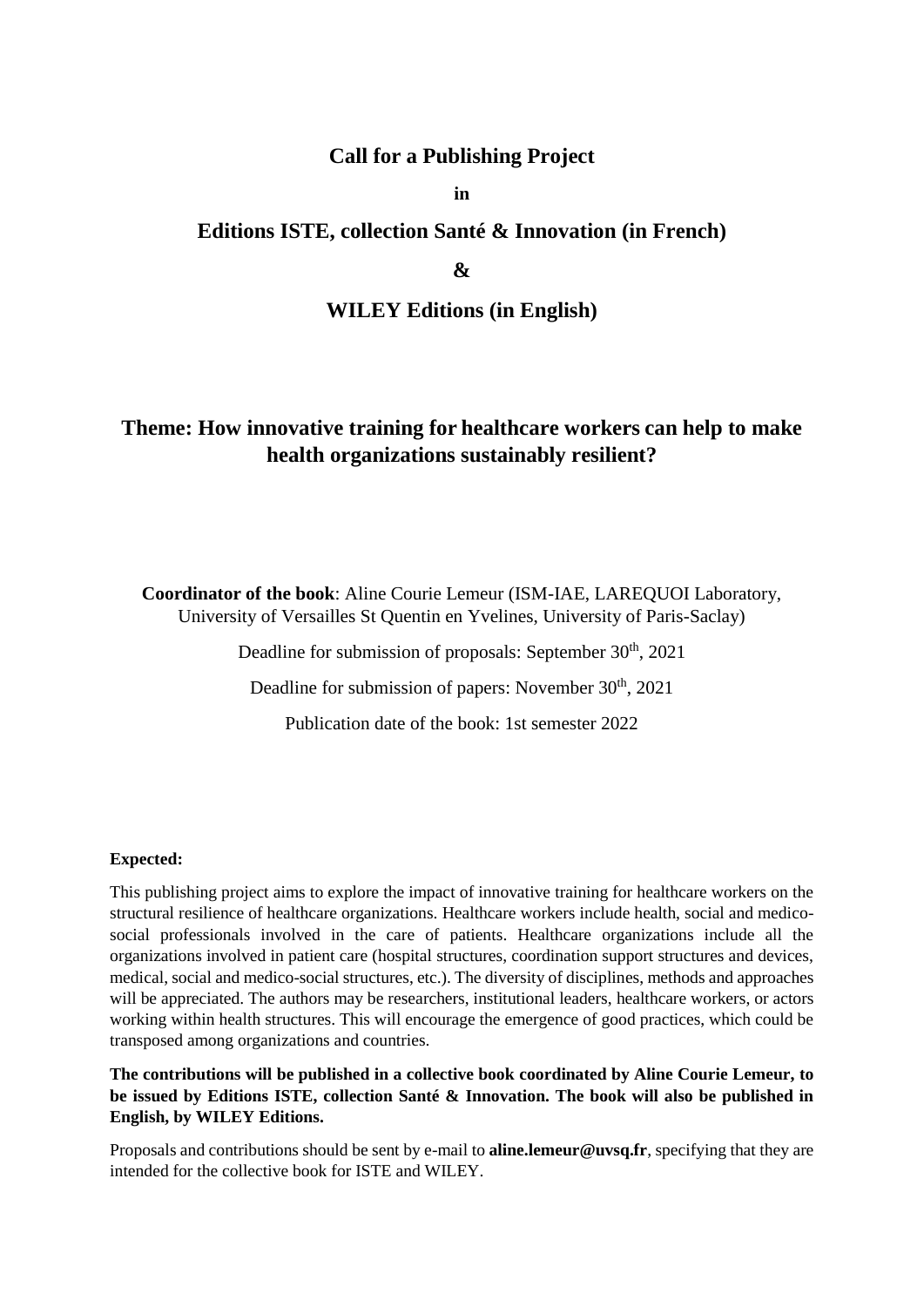#### **The purposes of this publishing project**

Long associated with properties of materials to signify their resistance to shock or their ability to absorb energy under the effect of a shock causing them to deform, the concept of resilience is currently mobilized within multiple fields.

In the 1950s, the novelist André Maurois presented resilience as a human quality and the psychologists Emmy Werner and Ruth Smith defined it as a psychological specificity enabling children suffering from psychopathological risks to cope, thanks to qualities they possessed or to opportunities in their environment. Resilience thus becomes a model for understanding people in their social, biological and psychological wholeness, taking into account both their vulnerability factors and their salutogenic potential (Anaut, 2015). It can manifest itself as entrepreneurial resilience, or even as a process that promotes the reconstruction of oneself when faced with life's misfortunes (Bernard, 2007).

For management and organizations, resilience refers to an organization's ability to continually rebuild (Hamel and Välikangas, 2003; Rouet, 2019). It helps to understand why some organizations are able to bounce back from unexpected events and sudden shocks, while others disappear (Weick and Suncliffe, 2007; Christianson et al., 2009). It is defined as an adaptation process that is passive, unconscious and also active (Manciaux, 2001).

The concept of organizational resilience is mentioned in research on crisis management. The analysis focuses on the collective and organizational level and is interested in mechanisms that make the group less vulnerable to sensemaking breakdowns (Weick, 1993). This concept seeks to understand how organizations manage to absorb, react to and capitalize on turbulence coming from their external environment (Lengnick-Hall & Beck, 2005).

Given the health crisis linked to Covid 19, resilience has become the watchword of the Politicians and the concerns of health authorities and health professionals in all their diversity (medical, social, medicosocial). Facing a pandemic of an almost unprecedented magnitude, the health system with all its various structures had to adapt quickly to provide the best possible care to patients, despite the multiple shortages (masks, emergency care structures, health care personnel, medical equipment, etc.). Their ingenuity and resourcefulness were widely praised.

Several fundamental questions then arise concerning the organizational resilience of health structures, in particular how to make them permanently resilient to definitively break with the " ingenuity " aspect that has become the traditional qualification of caregivers' and healthcare organizations' actions, each time a health crisis occurs. Of course, the ingeniousness of actors is a strength that must be encouraged and preserved, but continuous and comprehensive care of patients cannot be satisfied with individual and punctual initiatives. These initiatives should be levers to accentuate the virtuosity of the healthcare system, and should not be the only solution to its durable resilience.

For several decades, research and literature have denounced the negative impact of the so-called "topdown" approach, historically adopted by institutional authorities and considered as source of rigidity (Bartoli, 2009). This is accompanied by pyramidal, centralized and top-down organizational norms and forms, with classic management typologies systematizing action and hierarchizing the relationship between actors (Flora, Ghadiri and Pomey, 2017; Gravereaux, 2018). Certainly, there has been a shift to a less rigid approach with the emergence of human relations school and the generalization of management concept advocating "that it is better to encourage than to impose", however, the inspiration continues to come from above (Riveline, 2012).

For example, in France this top-down approach manifests in several ways within healthcare field: through the mechanisms of calls for projects and the multiple management instruments. To this we can add the vertical cascading accountability mechanisms, going from national through local to regional, then to departmental. This leads to a "quasi-injunctive" approach that accentuate isomorphism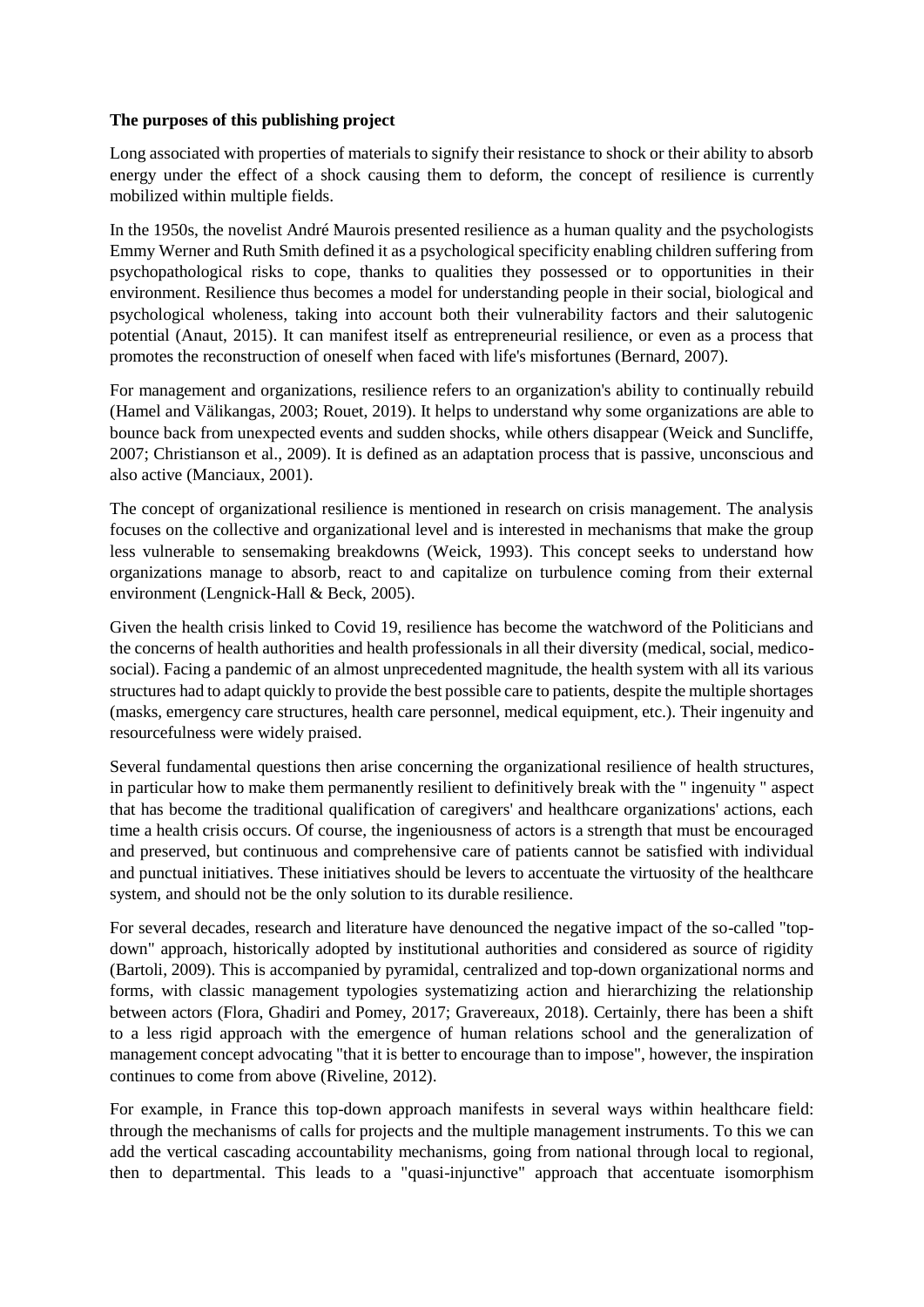movements, which aren't very favorable to innovation (Grenier, 2014). And the academic training of healthcare professionals does not escape this paradigm, where students' academic paths are normalized and constructed unilaterally by higher education authorities, mainly under the impetus of the Ministry of Higher Education and specialized institutions.

Despite decades of scientific research initiating a theoretical renewal to better respond to the current challenges in healthcare (Grenier, 2014); warning that the unilateralism in decision-making is no longer sufficient to nourish the agility of organizations (Greselle, 2007); advocating the hybridization of institutional logics by action logics, to define appropriate actions from both behavioral and cognitive perspectives (Thornton, 2004; Amblard, 1996); recommending the "territorialization" of action by approaching the territory as a space co-constructed by public policies and local actors (De Maillard, 2000; Terssac, 2005; Raulet-Croset, 2008); encouraging the deployment of a joint regulation that articulates formal and informal knowledge (Grenier, 2006); raising awareness regarding the need to translate public policies into rules that can be adapted to territorial specificities so as to facilitate their appropriation and avoid the loss of meaning (Joffre, 2014),.... dualities remain topical...

Beyond the impact of history and ingrained organizational routines, such a functioning mode is said to consolidate the power of decision-making authorities, sometimes at the cost of a destructive immobilism (Ghadiri, Flora and Pomey, 2017; Gravereaux, 2018). But wouldn't structurally resilient organizations, effective and efficient in any context, also constitute a new source of legitimacy for institutional authorities?

This publishing project aims to explore how innovation in training of healthcare workers can contribute to building sustainably resilient healthcare organizations. It is complementary to all approaches that challenge the duality between the "everything regulated by policies" and the "leave it to the field" (Grenier, 2014) and advocate the adoption of a co-construction approach for the renovation of public policies, which is vital for building structurally resilient organizations.

Organizational resilience in healthcare is an emerging, promising and little explored field of research:

- What is the difference between structural resilience and situational resilience? Why should a health organization be resilient? How to build a structurally resilient organizational structure?

- How can the training of health professionals in all their domains (medical, social, administrative) contribute to organizational resilience? What are the specificities of training that would favor the construction of structurally resilient organizations?

- What is the role of public authorities in the construction of sustainably resilient health organizations? How can higher education institutions, especially universities, contribute to making health organizations structurally resilient?

All of these questions can therefore be gathered around three central issues:

#### **- Building a structurally resilient organizational structure.**

Although it is difficult to measure organizational resilience (Somers, 2009), the mechanisms that underlie it have been highlighted by studies about the actions and reactions of organizations that have survived unexpected shocks (Lengnick-Hall and Beck, 2005; Weick and Sutcliffe, 2007). Through careful analysis of these mechanisms, learning has emerged around the factors and processes that would allow an organization to build and maintain its resilience capacity over time, in order to better withstand and emerge stronger from hardship (Hollganel et al., 2009).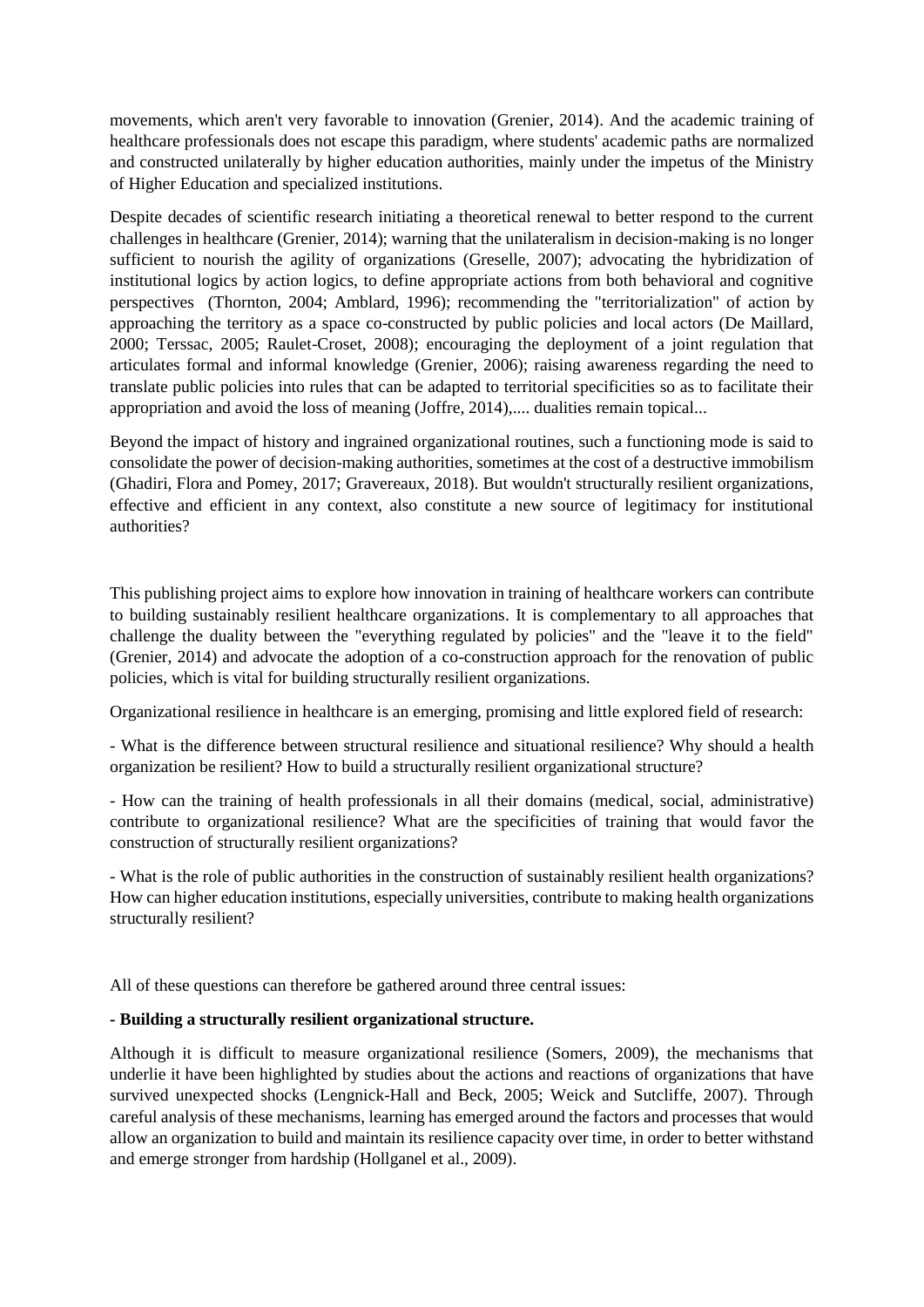Contributions are expected to explore the issues of structural organizational resilience, the reasons why it can be vital for healthcare organizations, as well as its levers for success, particularly in crisis contexts.

#### **- The specificities of a healthcare professional training that would promote their resilience, as well as the structural resilience of their organizations.**

Resilient organizations typically face multiple challenges. On the one hand, they face a cognitive challenge, requiring realism in dealing with change and its inevitable impacts on the organization. On the other hand, they are subject to a strategic challenge that requires them to design new strategies that will replace the declining ones. Also, when facing an ideological challenge, they must adopt a proactive attitude to continuously seek new opportunities. Also, a political challenge requires them to develop a capacity to abandon obsolete programs and products and reallocate resources to the most promising activities (Hamel and Välikangas, 2003).

A combination of defensive, proactive, and reflective approaches would enable them to better overcome these challenges (Christianson et al., 2009). While the defensive approach will allow them to better cope when the shock occurs and the proactive approach to enhance creativity to imagine new solutions, the reflective approach will help them learn from the crises they have experienced, in order to be better prepared to face future crises. Learning from past shocks and weaknesses should allow for corrective actions and organizational learning.

Contributions are expected to explore the issues of training of healthcare professionals (medical, social, administrative) that would promote their resilience, as well as the role of innovative training in initiating organizational learning, and a reflective approach for structurally resilient organizations.

### **- The role of government and higher education institutions in building structurally resilient health organizations.**

Resilient organizations possess absorptive, renewal, and appropriation capacities (Weick & Sutcliffe, 2007) to deal with unusual challenges. Absorptive capacity requires that the organization be able to draw on immediately available resources of its own, on reserves left over from previous periods, as well as on external sources that can take many forms (loans, support, etc.) (Arregle et al., 2007; Danes et al., 2009). Also, the capacity for renewal implies being able to rethink existing activities, develop new ones and experiment other ways of doing things (Bégin and Chabaud, 2010; Hamel and Välikangas, 2003; Lengnick-Hall and Beck, 2005 and 2009). Moreover, the capacity for appropriation that fosters organizational learning requires the initiation of "post-crisis learning", to better put routines and practices into perspective and to learn from past failures (Thorne, 2000; Christianson et al., 2009; Altintas and Royer, 2009).

Contributions are expected to explore the role of public authorities and higher education institutions in building sustainable resilient health organizations, through their involvement in the training of health workers, as well as in the development of absorption, renewal and appropriation capacities of health organizations.

#### **Submission process and schedule**:

 **Submission of proposal**: send an abstract of about 2 pages including name and contact information of the author(s), title of the paper, presentation of the main issues. For research papers, also provide a short development of the theoretical framework, the terrain, the main expected results, the main theoretical references.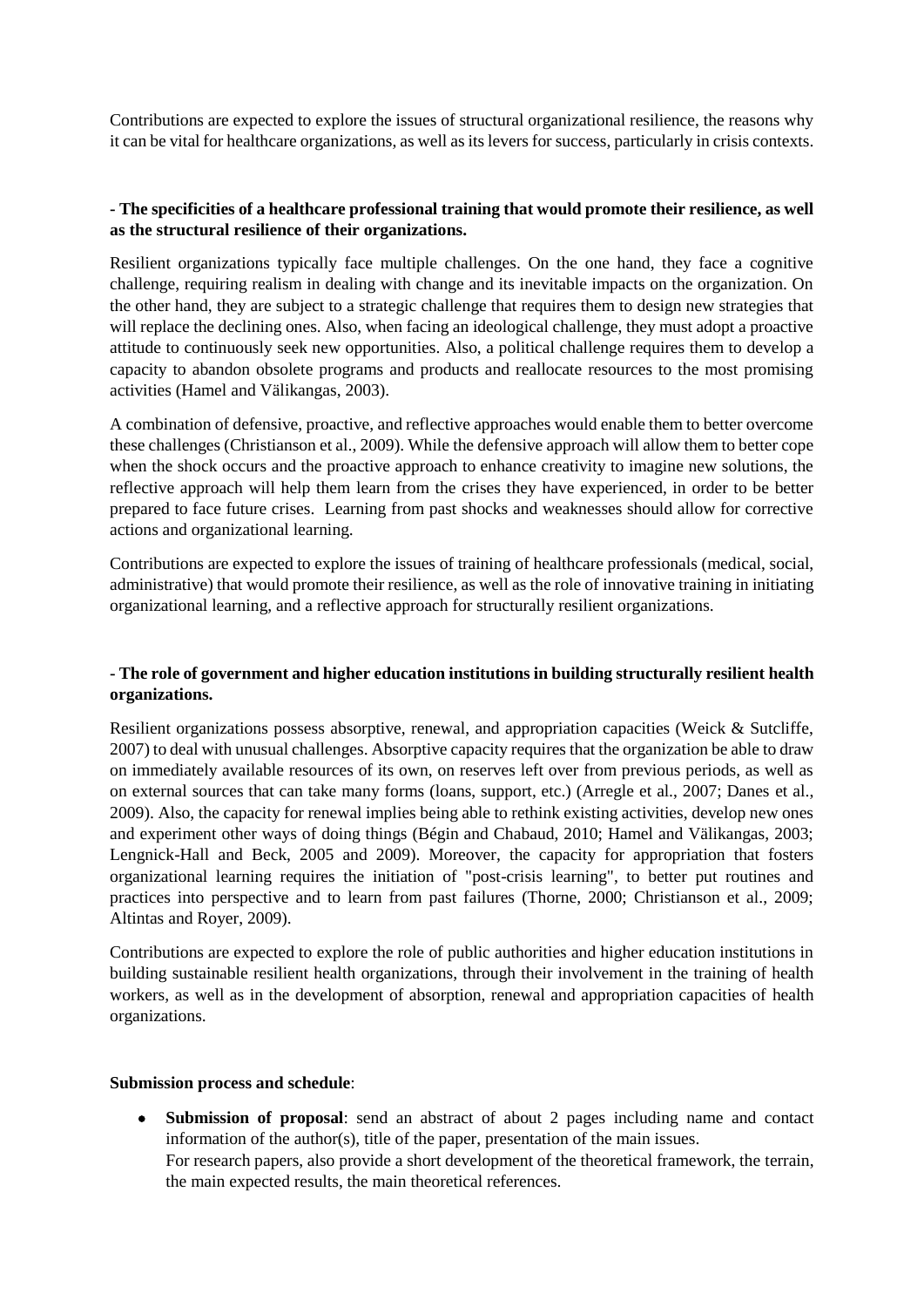- **Submission of papers :** we strongly recommend to follow the model outline below, in order to give some consistency to the whole book:
	- Introduction (short introduction introducing the chapter)
	- Section 1 Context, issues, and developments.

For research papers, to be completed by:

- Section 2 Conceptual (theoretical) framework
- Section 3 Illustrations (empirical research)
- Conclusion (lessons to be learned)

Various formatting guidelines

- Chapter size: 15-18 pages, 1.5 line spacing
- Font for section titles, introduction and conclusion: Times 14
- Body text font: Times 12
- References: give preference to the main references (about 15 references max.)

- For each author: indicate the affiliation and the email address; in case of several authors, indicate the corresponding author.

**The proposal and the paper can be submitted either in French or in English.**

- **Timeline schedule**:
	- o **Deadline for submission of contribution intentions**: September 30<sup>th</sup>, 2021.
	- o **Deadline for submission of contributions**: November 30th , 2021
	- o **Proposals and contributions should be sent to**: Aline Courie Lemeur (aline.lemeur@uvsq.fr)
	- o **Publication of the book**: 1st semester 2022

#### **References**

Altintas G., Royer I. (2009), « Renforcement de la résilience par un apprentissage post-crise : une étude longitudinale sur deux périodes de turbulence », M@n@gement, tome. 12, N° 4, p. 266.-293.

Amblard H., Bernoux Ph., Herrerors G., Livian Y. F. (1996), Les nouvelles approches sociologiques des organisations, Seuil.

Arregle J-L., Hitt M. A., Sirmon D. G., Very P. (2007), « The development of organizational social capital : attributes of family firms », Journal of Management Studies, tome 44, N° 1, p. 73.-95.

Bartoli, A. (2009), *Management dans les organisations publiques*, Paris : Dunod.

Begin L. et Chabaud D. (2010), « La résilience des organisations - Le cas d'une entreprise familiale »,Revue française de gestion, tome 1, N° 200, p. 127.-142.

Christianson M. K., Farkas M. T., Sutcliffe K. M., Weick K. E. (2009), « Learning through rare events : significant interruptions at the Baltimore & Ohio Railroad Museum », Organization Science, tome 20, N° 5, p.846.-860.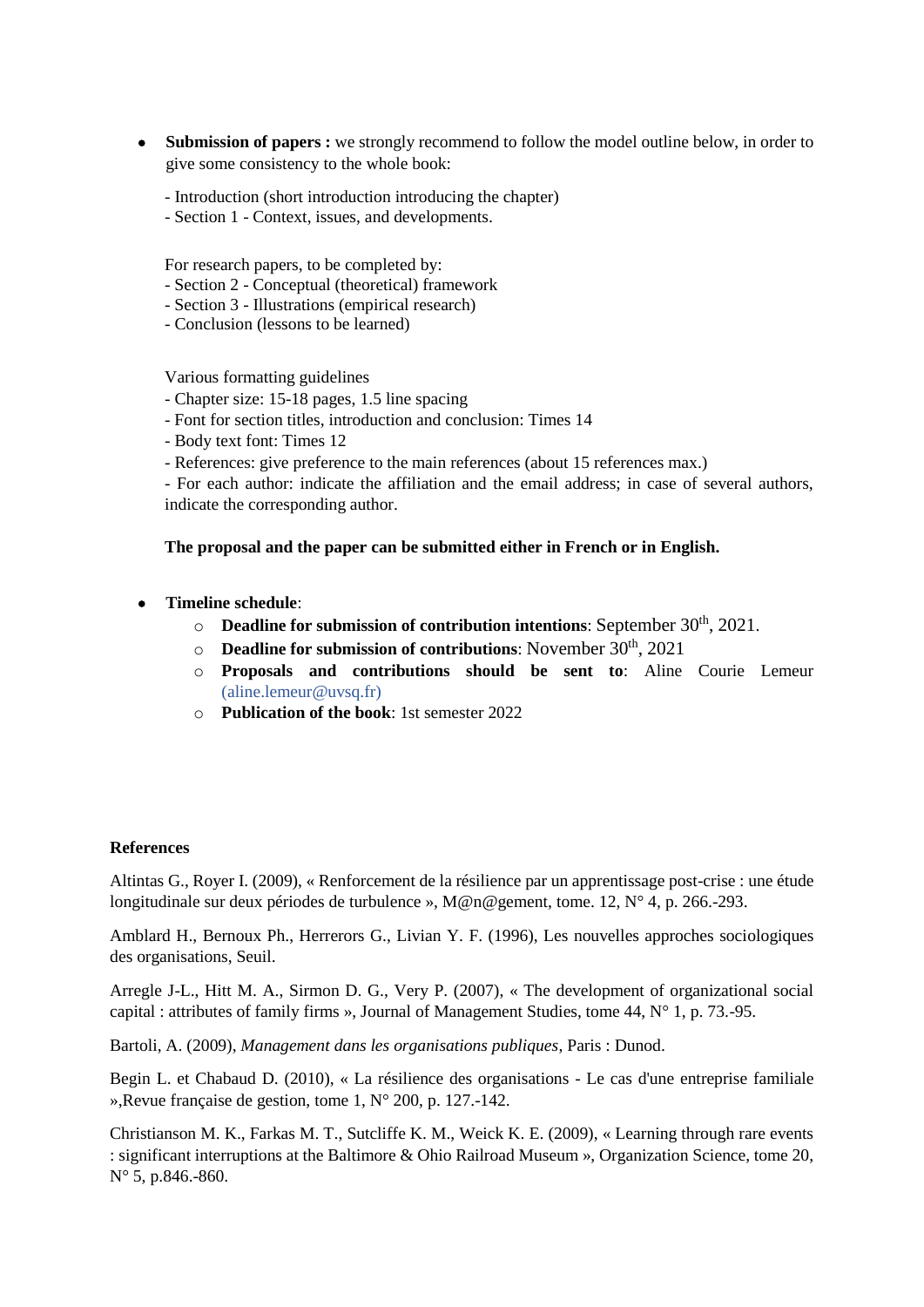Danes S. M., Stafford K., Haynes G., Amarapurkar S. S. (2009), « Family capital of family firms. Bridging human, social, and financial capital », Family Business Review, tome 20, N° 2, p. 1.-17.

De Maillard J. (2000), « Le partenariat en représentations : contribution à l'analyse des nouvelles politiques sociales territorialisées », Politiques et management public, vol 18, n°3, p. 21-41.

Flora, L., Ghadhiri, S-D. et Pomey, M-P. (2017), « Le virage patient partenaire de soins au Québec. Reconfiguration de l'exercice du pouvoir médical et lutte pour de nouvelles subjectivités », Project: Le partenariat de soin ou partenariat patient.

Gravereaux, C. (2018), « L'innovation, une (re)structuration de formes organisationnelles hospitalières ? Le cas de deux projets « innovants » au sein d'un groupe de santé privé », Communication & Organisation, Vol. 2, n° 54, p. 207-225.

Grenier C. (2006), « Apprentissage de la coordination entre acteurs professionnels – le cas d'un réseau de santé », Revue Gérer et Comprendre, mars, n° 83, p. 25-35.

Grenier, C. (2014), « Proposition D'un Modèle D'espaces Favorables Aux Habiletés Stratégiques », Journal De Gestion Et D'économie Médicales, Vol. 32.1, pp. 3-10.

Greselle, A-Z. (2007), « Vers l'intelligence collective des équipes de travail : une étude de cas », Management & Avenir, vol. 14, no. 4, p. 41-59.

Hollnagel E., Journe B., Laroche H. (2009), « Fiabilité et résilience comme dimensions de la performance organisationnelle : introduction », M@n@gement, tome 12, N° 4, p. 224.-229.

Joffre C. (2014), « Une organisation d'action sociale et médico-sociale face aux injonctions des pouvoirs publics : le cas de l'ACSEA de 1982 à 2010 – Une approche par l'étude des règles », Journal De Gestion Et D'économie Médicales, Vol. 32.1, p.46-62.

Lengnick-Hall C., Beck T. E. (2005), « Adaptive fit versus robust transformation : how organizations respond to environmental change », Journal of Management, tome 31, N° 5, p. 738.-757.

Lengnick-Hall, C. A., Beck, T. E. (2009), « Resilience capacity and strategic agility: Prerequisites for thriving in a dynamic environment » In C. NEMETH E. HOLLNAGEL et S. DEKKER (Eds.),Resilience engineering perspectives 2, Aldershot, UK: Ashgate Publishing,

Raulet-Croset N. (2008), « La dimension territoriale des situations de gestion », Revue française de gestion, vol 4, n°184, p. 137-150

Riveline, C. (2012). Le management la tête en bas. Le journal de l'école de Paris du management, 6(6), 7-7

Rouet, G., Pascariu, G (eds.) (2019). Resilience and the EU'Eastern Neighbourhood Countries. From Theoretical Concepts to a Normative Agenda, Palgrave Macmillan.

Somers S. (2009), « Measuring Resilience Potential: An Adaptive Strategy for Organizational Crisis Planning », Journal of Contingencies and Crisis Management, Volume 17, Issue 1, p.12-23.

Terssac de G., (2005), Avant-propos, in Les dynamiques intermédiaires au cœur de l'action publique, Filâtre D. et Terssac de G, Octarès (coord), Paris.

Thorne M. (2000), « Interpreting corporate transformation through failure », Management Decision, tome 38, N° 5, p. 303.-314.

Thornton P. (2004), Markets from Culture : Institutional Logics and Organization Decisions in Higher Education Publishing, Stanford University Press.